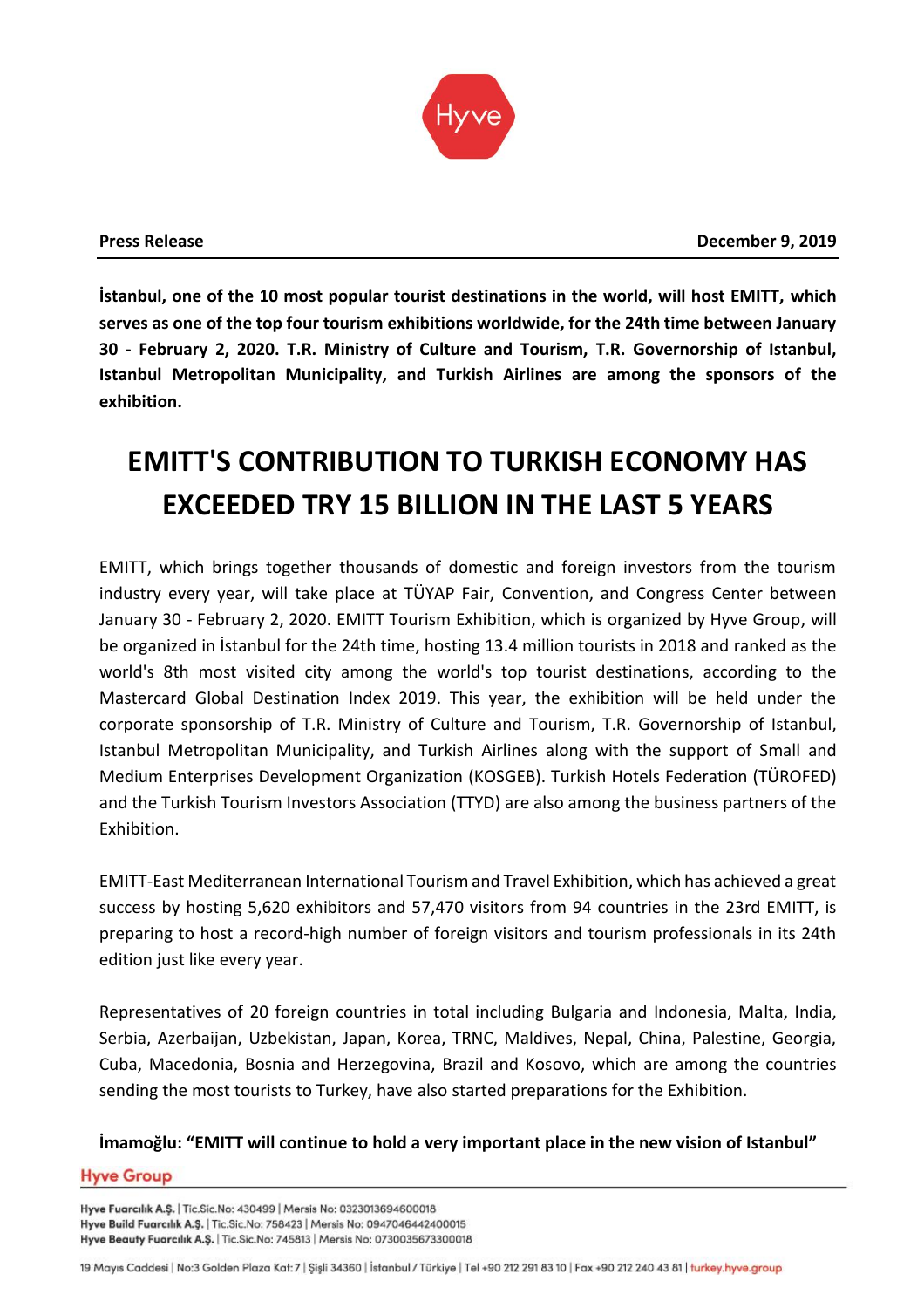

Reminding that it is the responsibility of all actors of the tourism industry and all Istanbulites to increase the tourism potential of İstanbul, Ekrem İmamoğlu, Mayor of Istanbul Metropolitan Municipality, emphasized that İstanbul can become an exemplary application model for the world tourism industry with the harmony and cooperation of all segments.

Saying "With the İstanbul Tourism Master Plan that will be prepared, İstanbul Tourism Workshop, which will enable all tourism industry actors to make decisions with a shared wisdom, Investment and Promotion Agency of İstanbul, and the educational mobilization for citizens, we will implement an exemplary vision of a holistic and coordinated management of tourism industry in a short while. Stating "There is no doubt that East Mediterranean International Tourism and Travel Exhibition, EMITT, will continue to hold a very important place in this new vision of Istanbul as well," İmamoğlu underlined that EMITT is an outstanding educational and experience-sharing platform as well as being one of the world's leading tourism exhibitions.

## **Annual contribution of over TRY 3 billion to the tourism industry in Turkey**

Stating that the exhibition has a business volume contribution at an annual average rate of TRY 3 billion to the Turkish tourism industry thanks to the partnerships and sales agreements for which it paved the way, EMITT Exhibition Director Hacer Aydın emphasized that they will continue to increase this contribution, which has reached TRY 15 billion in the last 5 years.

Aydın underlined that EMITT, which is the meeting point of tens of thousands of professionals from the tourism industry every year, is an outstanding training and experience sharing platform. Aydın continued her words as follows: "Having contributed substantially to the acquisition of holiday shopping habits among consumers from all income groups in Turkey, branding of cities and regions, and transformation of numerous cultural assets into revenue-generating touristic values for 23 years, EMITT is the most important door of Turkish tourism industry opening into the world."

Saying that EMITT paved the way for the emergence of many new holiday and tourism destinations in Turkey, Aydın underlined the role of EMITT in branding of cities and even the villages in Turkey and bringing together domestic & foreign tourists.

Emphasizing the high demand for the Hosted Buyer program, Hacer Aydın stated: "Companies from Asia, Europe, Far East, and Latin America show interest in EMITT and apply for our program. Most of the applications came from the Far East." Pointing out the importance of the booking

#### **Hyve Group**

Hyve Fuarcılık A.Ş. | Tic.Sic.No: 430499 | Mersis No: 0323013694600018 Hyve Build Fuarcılık A.Ş. | Tic.Sic.No: 758423 | Mersis No: 0947046442400015 Hyve Beauty Fuarcılık A.Ş. | Tic.Sic.No: 745813 | Mersis No: 0730035673300018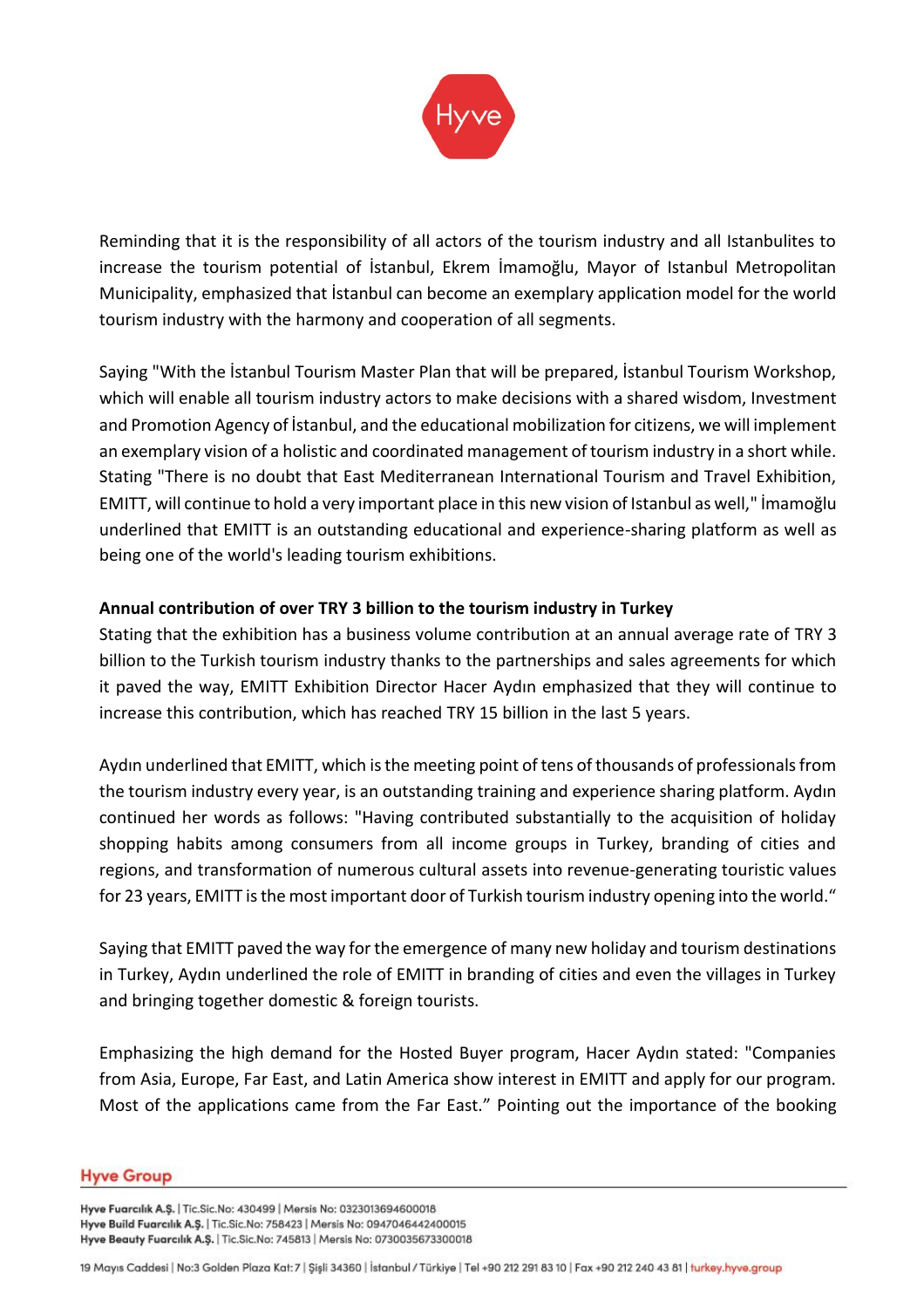

system for the meetings held during the exhibition period, Aydın stated that the efficiency has increased thanks to the business model that has been used since 2017.

## **Tourism 4.0 and Branding are the Most Important Agenda Topics**

EMITT - East Mediterranean International Tourism and Travel Exhibition, which is prepared to host a record-high number of foreign visitors and tourism professionals in its 24th edition just like every year, will continue to lead the industry with useful content and partnerships that create value for all exhibitors.

Stating that the topics such as customer-oriented digitalization, personalization, how to meet the expectations and demands of the post-2000 generation, will constitute the agenda of the 24th EMITT, Aydın continued her words as follows: "At EMITT 2020, we will go over the slogan of 'Tourism 4.0' announced by the Ministry of Culture and Tourism in detail. We will thoroughly discuss the topics including evaluation of brand perception in Turkey, the creation of a roadmap for the country's tourism industry, and finding of up-to-date and smart solutions. We will prioritize the needs of tourism consumers while discussing these issues. Moreover, tourism consumers and tourism professionals will be provided with the opportunity to experience at first-hand how virtual reality can be effectively used in tourism in the VR Experience Area developed under the hosting of EMITT and with the partnership with HTC."

## **EMITT's extensive event program leads the industry**

Presidents of the associations will share their expectations, predictions, and suggestions at EMITT 2020, which will host the industry's leading institutions such as TTYD, TÜROFED, and TÜRSAB as in the previous years.

The days filled with conferences, keynote presentations, workshops, stage shows of domestic and international exhibitors, and VR experience will be waiting for the visitors in the event program that will be held simultaneously with the exhibition. The partners of the events program include Gezimanya, Culinary Tourism Society, Hotelrunner, TTYD, TÜROFED, TÜRSAB, Urban Strategy Partners, and HTC Vive.

The session of **"Made in Turkey In Tourism"**, which will be held within the event program that will take place during the exhibition, Futurist Cem Kınay, Brand Architect Ömer Şengüler, Author, Consultant Fatoş Karahasan, and Chef Vedat Başaran will discuss the branding of Turkey and examine the impact of digitalization in this regard. In the **" Tourism Moves for Destination** 

## **Hyve Group**

Hyve Fuarcılık A.Ş. | Tic.Sic.No: 430499 | Mersis No: 0323013694600018 Hyve Build Fuarcılık A.Ş. | Tic.Sic.No: 758423 | Mersis No: 0947046442400015 Hyve Beauty Fuarcılık A.Ş. | Tic.Sic.No: 745813 | Mersis No: 0730035673300018